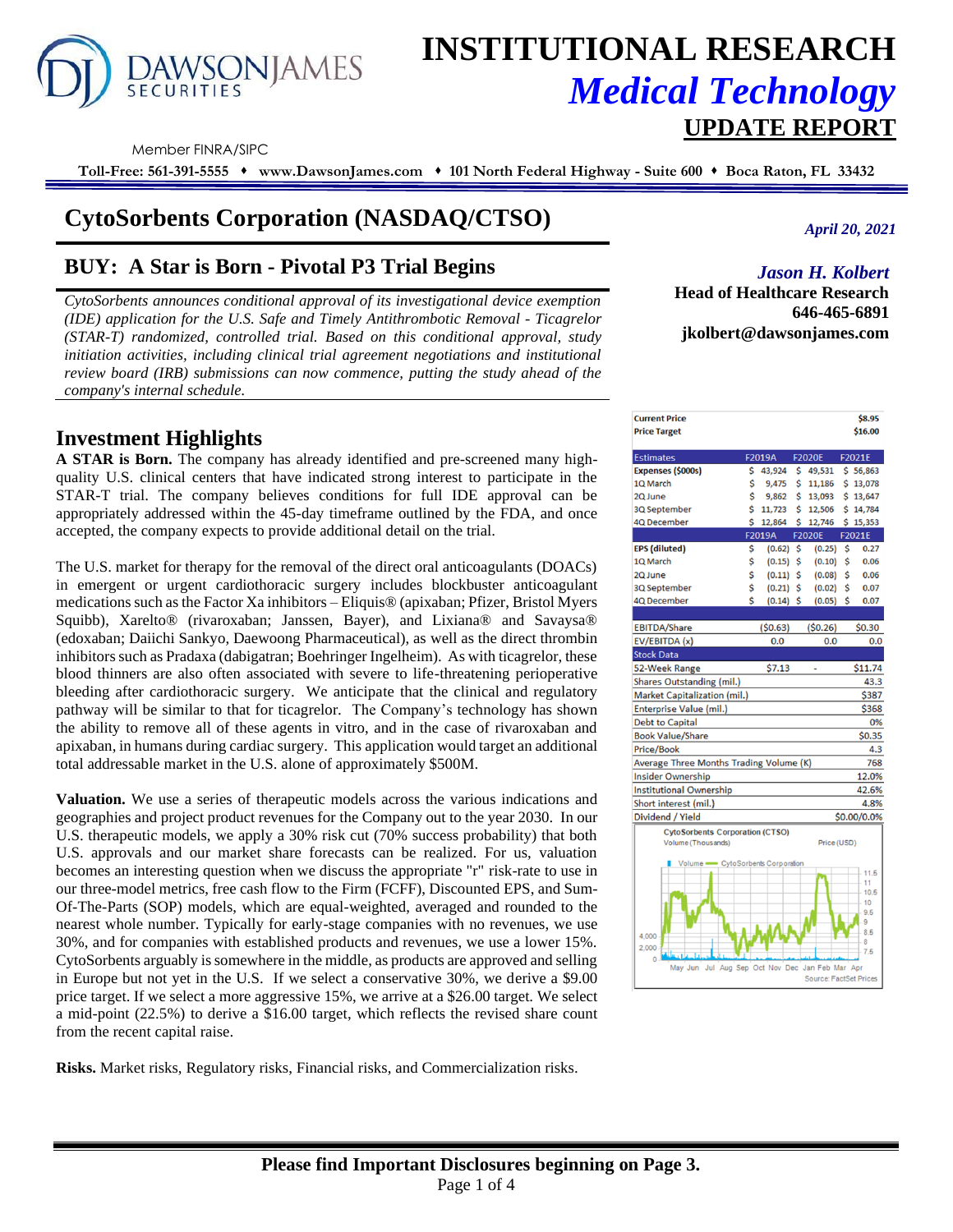

#### **Exhibit 1. Income Statement**

| CTSO.: Income Statement (\$000)                       |          |         |          |          |           |          |         |                 |                |          |                          |                 |         |         |                 |         |         |                 |         |         |
|-------------------------------------------------------|----------|---------|----------|----------|-----------|----------|---------|-----------------|----------------|----------|--------------------------|-----------------|---------|---------|-----------------|---------|---------|-----------------|---------|---------|
| .: YE December 31                                     | 1Q19A    | 2Q19A   | 3Q19A    | 4Q19A    | 2019A     | 1Q20A    | 2Q20A   | 3Q20A           | 4Q20E          | 2020E    | 2021E                    | 2022E           | 2023E   | 2024E   | 2025E           | 2026E   | 2027E   | 2028E           | 2029E   | 2030E   |
| Revenue:                                              |          |         |          |          |           |          |         |                 |                |          |                          |                 |         |         |                 |         |         |                 |         |         |
| CytoSorb Direct Sales (Germany, Austria, Switzerland) | 4,576    | 5,850   | 5,728    | 6,612    | 22,766    | 5,050    | 5,500   | 6,930           | 7,000          | 24,480   | 40,239                   | 54,439          | 69,046  | 84,070  | 99,520          | 115,405 | 131,735 | 148,520         | 150,699 | 150,699 |
| CytoSorb Distributor (Rest of EU)                     |          |         |          |          |           | 2,350    | 2,800   | 2,497           | 2,593          | 10,240   | 13,336                   | 21,587          | 27,297  | 41,422  | 55,87           | 70,651  | 85,766  | 86,763          | 87,771  | 87,771  |
| CytoSorb (Cardiac surgery EU)                         |          |         |          |          |           | 710      | 1,160   | 780             | 810            | 3,460    | 6,866                    | 9,218           | 11,604  | 14,022  | 16,474          | 16,589  | 16,705  | 16,822          | 16,940  | 16,940  |
| CytoSorb (Cardiac surgery US)                         |          |         |          |          |           |          |         |                 |                |          | $\sim$                   | $\sim$          | 16,294  | 21,899  | 27,593          | 66,755  | 67,290  | 67,829          | 68,373  | 68,373  |
| CytoSorb (sepsis US)                                  |          |         |          |          |           |          |         |                 |                |          | 8,773                    | 17,846          | 45,376  | 92,302  | 187,755         | 200,508 | 223,353 | 246,919         | 271,225 | 271,225 |
| VetResQ                                               |          |         |          |          |           | 45       | 60      | 39              | 41             | 185      | 194                      | 204             | 214     | 225     | 236             |         |         |                 |         |         |
| Other Sales                                           |          |         |          |          |           |          |         |                 |                |          |                          |                 |         |         |                 |         |         |                 |         |         |
| <b>Total Product Sales</b>                            | 4.576    | 5.850   | 5.728    | 6.612    | 22.766    | 8.155    | 9.520   | 10.246          | 10.444         | 38.365   | 69.409                   | 103.293         | 169.831 | 253.939 | 387.449         | 469.908 | 524.849 | 566.853         | 595.008 | 595,008 |
|                                                       |          |         |          |          |           |          |         |                 |                |          |                          |                 |         |         |                 |         |         |                 |         |         |
| Royalty (HemoDefend US)                               |          |         |          | ٠        |           |          |         |                 |                |          | ٠.                       | ٠               |         |         |                 |         |         |                 |         |         |
| Grant revenue                                         | 615      | 382     | 367      | 820      | 2,184     | 551      | 275     | 30 <sup>°</sup> |                | 1,127    |                          |                 |         |         |                 |         |         |                 |         |         |
| Other revenue                                         |          |         |          | ٠        |           |          |         |                 |                |          | $\overline{\phantom{a}}$ | ۰.              |         |         |                 |         |         |                 |         |         |
|                                                       |          |         |          |          |           |          |         |                 |                |          |                          |                 |         |         |                 |         |         |                 |         |         |
| <b>Total Revenue</b>                                  | 5.191    | 6.232   | 6.095    | 7.432    | 24.950    | 8.706    | 9.795   | 10.547          | 10.444         | 39.492   | 69.409                   | 103.293         | 169.831 | 253.939 | 387.449         | 469,908 | 524.849 | 566.853         | 595,008 | 595,008 |
| <b>Expenses:</b>                                      |          |         |          |          |           |          |         |                 |                |          |                          |                 |         |         |                 |         |         |                 |         |         |
| Costs of Goods Sold                                   | 1,738    | 1,834   | 1,696    | 2,096    | 7,364     | 2,385    | 3,250   | 2,890           | 2,946          | 11,471   | 13,882                   | 20,659          | 33,966  | 50.788  | 77,490          | 93,982  | 104,970 | 113,371         | 119,002 | 119,002 |
| %COG                                                  | 38%      | 29%     | 25%      | 25%      | 25%       | 29%      | 20%     | 28%             | 28%            | 28%      | 20%                      | 20%             | 20%     | 20%     | 20%             | 20%     | 20%     | 20%             | 20%     | 20%     |
| <b>Research and Development</b>                       | 2.418    | 2,930   | 3,185    | 3,559    | 12,092    | 1,965    | 2.406   | 1,753           | 2,000          | 8,125    | 8,937                    | 9,831           | 10,814  | 11,895  | 13,085          | 14,394  | 15,833  | 17,416          | 19.158  | 21,074  |
| %RR                                                   | 53%      | 50%     | 56%      | 54%      | 53%       | 24%      | 25%     | 17%             | 19%            | 219      | 13%                      | 10%             | 6%      | 5%      | 3%              | 3%      | 3%      | 3%              | 33      | 4%      |
| Selling, General and Administrative                   | 4,758    | 4,506   | 6,108    | 6,634    | 22,006    | 6,317    | 6,591   | 7,282           | 7,200          | 27,390   | 31,499                   | 34,649          | 35,342  | 36,048  | 36,769          | 37,505  | 38,255  | 39,020          | 39,800  | 40,596  |
| %SG&                                                  | 104%     | 77%     | 107%     | 100%     | 97%       | 77%      | 69%     | 71%             | 69%            | 719      | 45%                      | 34%             | 21%     | 14%     | 9%              |         |         | 7%              |         | 7%      |
| Legal, financial and other counseling                 | 561      | 592     | 733      | 576      | 2,462     | 519      | 846     | 580             | 600            | 2.545    | 2,545                    | 2.545           | 2.545   | 2.545   | 2.545           | 2.545   | 2.545   | 2.545           | 2.545   | 2,545   |
|                                                       |          |         |          |          |           |          |         |                 |                |          |                          |                 |         |         |                 |         |         |                 |         |         |
| <b>Total Expenses</b>                                 | 9.475    | 9.862   | 11.723   | 12.864   | 43.924    | 11.186   | 13.093  | 12.506          | 12.746         | 49.531   | 56.863                   | 67.683          | 82.667  | 101.277 | 129,889         | 148,425 | 161.603 | 172.352         | 180.505 | 183.216 |
| Operating Income (Loss)                               | (4, 284) | (3,630) | (5,628)  | (5, 432) | (18, 974) | (2, 480) | (3,298) | (1,960)         | (2, 302)       | (10,040) | 12,546                   | 35,610          | 87.164  | 152,663 | 257,560         | 321,483 | 363,247 | 394,501         | 414,503 | 411,791 |
| Interest income (expense), net                        | (205)    | (214)   | (302)    |          |           |          |         |                 |                |          |                          |                 |         |         |                 |         |         |                 |         |         |
| Gain (loss) on foreign currency transactions          | (393)    | 297     | (956)    | (332)    | (1, 384)  | (668)    | (274)   | (261)           |                |          |                          |                 |         |         |                 |         |         |                 |         |         |
| Change in warrant liability                           |          |         |          |          |           | (306)    |         | 1,381           |                |          |                          |                 |         |         |                 |         |         |                 |         |         |
| Other income (expense), net                           |          |         |          |          |           |          | 705     |                 |                |          |                          |                 |         |         |                 |         |         |                 |         |         |
|                                                       |          |         |          |          |           |          |         |                 |                |          |                          |                 |         |         |                 |         |         |                 |         |         |
| <b>Total Other Income</b>                             | (598)    | 83      | (1, 258) | (332)    | (1, 384)  | (974)    | 431     | 1.120           |                |          |                          |                 |         |         |                 |         |         |                 |         |         |
| <b>Pretax Income</b>                                  | (4.882)  | (3.547) | (6.886)  | (5,764)  | (20.358)  | (3.454)  | (2.867) | (840)           | (2.302)        | (10,040) | 12.546                   | 35.610          | 87.164  | 152.663 | 257.560         | 321.483 | 363.247 | 394.501         | 414.503 | 411.791 |
|                                                       |          |         |          |          |           |          |         |                 |                |          |                          |                 |         |         |                 |         |         |                 |         |         |
| Income Tax Benefit (Provision)                        |          |         |          | 1,092    | 1,092     |          |         |                 | (184)          | (803)    | 1,255                    | 4,273           | 13,075  | 27,479  | 54,088          | 77.156  | 101,709 | 130.185         | 136,786 | 135,891 |
| <b>Tax Rate</b>                                       | 0%       | 5%      | 5%       |          | 59        | 8%       | 8%      | 8%              | 8 <sup>o</sup> | 83       | 10 <sup>6</sup>          | 12 <sup>5</sup> | 15%     | 18%     | 21 <sup>1</sup> |         | 28'     | 33 <sup>o</sup> |         | 339     |
| <b>GAAP Net Income (Loss)</b>                         | (4.882)  | (3.547) | (6.886)  | (4.672)  | (19.266)  | (3.454)  | (2.867) | (840)           | (2.118)        | (9.237)  | 11.291                   | 31.337          | 74.089  | 125.183 | 203.472         | 244.327 | 261.538 | 264.316         | 277,717 | 275,900 |
|                                                       |          |         |          |          |           |          |         |                 |                |          |                          |                 |         |         |                 |         |         |                 |         |         |
| <b>GAAP-EPS</b>                                       | (0.15)   | (0.11)  | (0.21)   | (0.14)   | (0.62)    | (0.10)   | (0.08)  | (0.02)          | (0.05)         | (0.25)   | 0.27                     | 0.75            | 1.76    | 2.96    | 4.80            | 5.74    | 6.12    | 6.16            | 6.44    | 6.38    |
| GAAP-EPS (Dil)                                        | (0.15)   | (0.11)  | (0.21)   | (0.14)   | (0.60)    | (0.10)   | (0.08)  | (0.02)          | (0.05)         | (0.24)   | 0.27                     | 0.75            | 1.76    | 2.96    | 4.80            | 5.74    | 6.12    | 6.16            | 6.44    | 6.38    |
| Wgtd Avg Shrs (Bas) - '000s                           | 31,931   | 32,267  | 32,366   | 32,450   | 32,253    | 33,981   | 36,483  | 41,593          | 41,635         | 38,423   | 41,739                   | 41,906          | 42,074  | 42,243  | 42,412          | 42,582  | 42,752  | 42,924          | 43.096  | 43,268  |
| Wgtd Avg Shrs (Dil) - '000s                           | 31.931   | 32.267  | 32.366   | 32.450   | 32.253    | 33,981   | 36.483  | 41.593          | 41.635         | 38.423   | 41.739                   | 41.906          | 42.074  | 42.243  | 42.412          | 42.582  | 42.752  | 42.924          | 43.096  | 43,268  |

*Source: Dawson James estimates and company reports*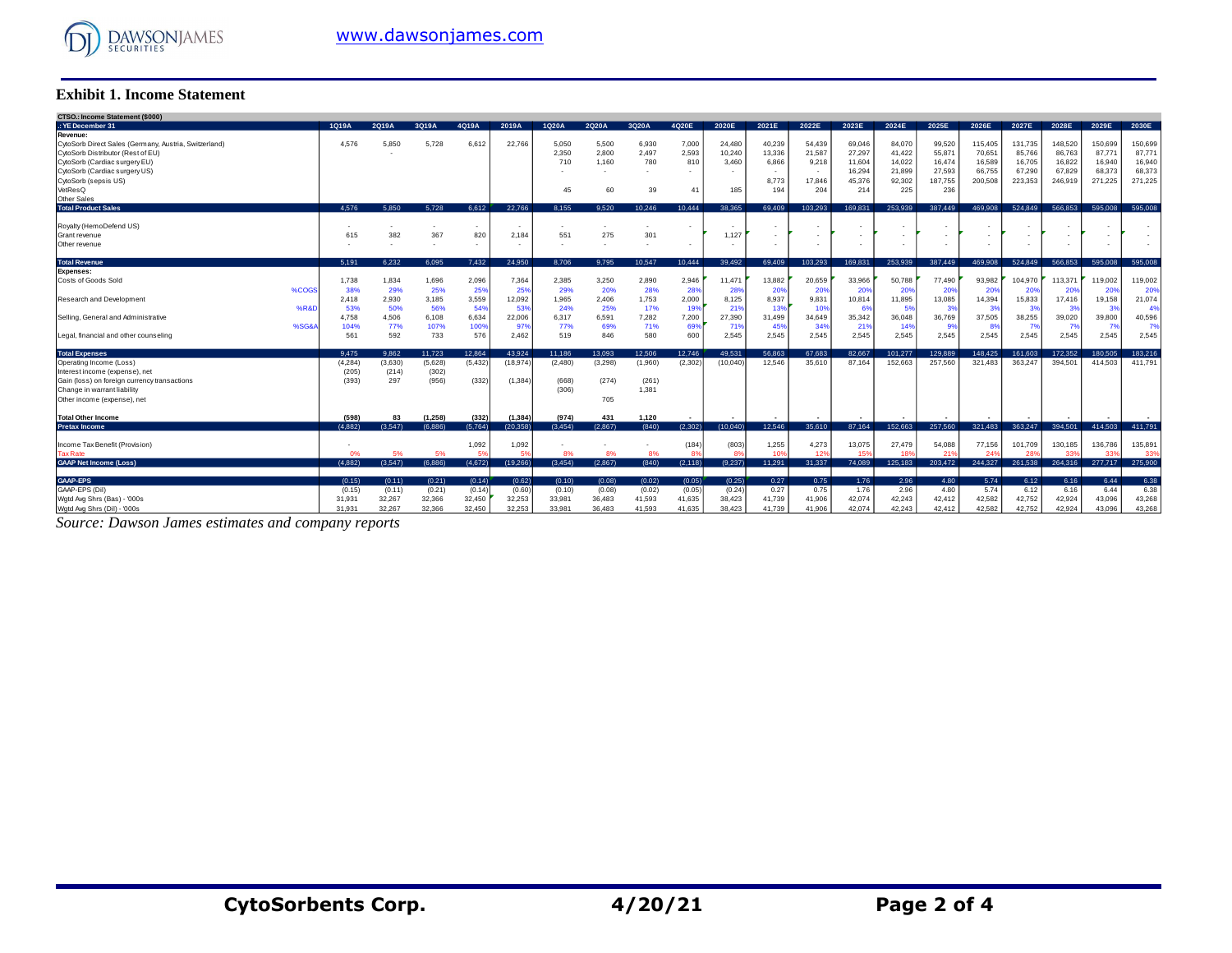

#### **Important Disclosures:**

#### **Price Chart:**



Price target and rating changes over the past three years: Initiated – Buy – July 11,  $2019$  – Price Target \$15.00 Update – Buy – August 12, 2019 – Price Target \$15.00 Update – Buy – August 15,  $2019$  – Price Target \$15.00 Update – Buy – August 19, 2019 – Price Target \$15.00 Update – Buy – November 6, 2019 – Price Target \$15.00 Update – Buy – February 19, 2020 – Price Target \$15.00 Price Target Increase – Buy – March 9, 2020 – Price Target \$17.00 Update – Buy – March 25, 2020 – Price Target \$17.00 Update – Buy – April 13, 2020 – Price Target \$17.00 Update – Buy – May 6, 2020 – Price Target \$17.00 Update – Buy – June 9, 2020 – Price Target \$17.00 Update – Buy – July 31, 2020 – Price Target \$15.00 Update – Buy – August 12, 2020 – Price Target \$16.00 Update – Buy – September 16, 2020 – Price Target \$16.00 Update – Buy – October 14, 2020 – Price Target \$16.00 Update – Buy – November 5, 2020 – Price Target \$16.00 Update – Buy – December 2, 2020 – Price Target \$16.00 Update – Buy – January 12,  $2021$  – Price Target \$16.00 Update – Buy – January 19, 2021 – Price Target  $$16.00$ Update – Buy – April 20, 2021 – Price Target \$16.00

Dawson James Securities, Inc. (the "Firm") is a member of the Financial Industry Regulatory Authority ("FINRA") and the Securities Investor Protection Corporation ("SIPC").

The Firm does not make a market in the securities of the subject Company (s). The Firm has NOT engaged in investment banking relationships with CTSO in the prior twelve months, as a manager or co-manager of a public offering and has NOT received compensation resulting from those relationships. The Firm may seek compensation for investment banking services in the future from the subject Company (s). The Firm has received other compensation from the subject Company (s) in the last 12 months for services unrelated to managing or co-managing of a public offering.

Neither the research analyst(s) whose name appears on this report nor any member of his (their) household is an officer, director or advisory board member of these companies. The Firm and/or its directors and employees may own securities of the Company (s) in this report and may increase or decrease holdings in the future. As of March 31, 2021, the Firm as a whole did not beneficially own 1% or more of any class of common equity securities of the subject company(s) of this report. The Firm, its officers, directors, analysts or employees may affect transactions in and have long or short positions in the securities (or options or warrants related to those securities) of the Company (s) subject to this report. The Firm may affect transactions as principal or agent in those securities.